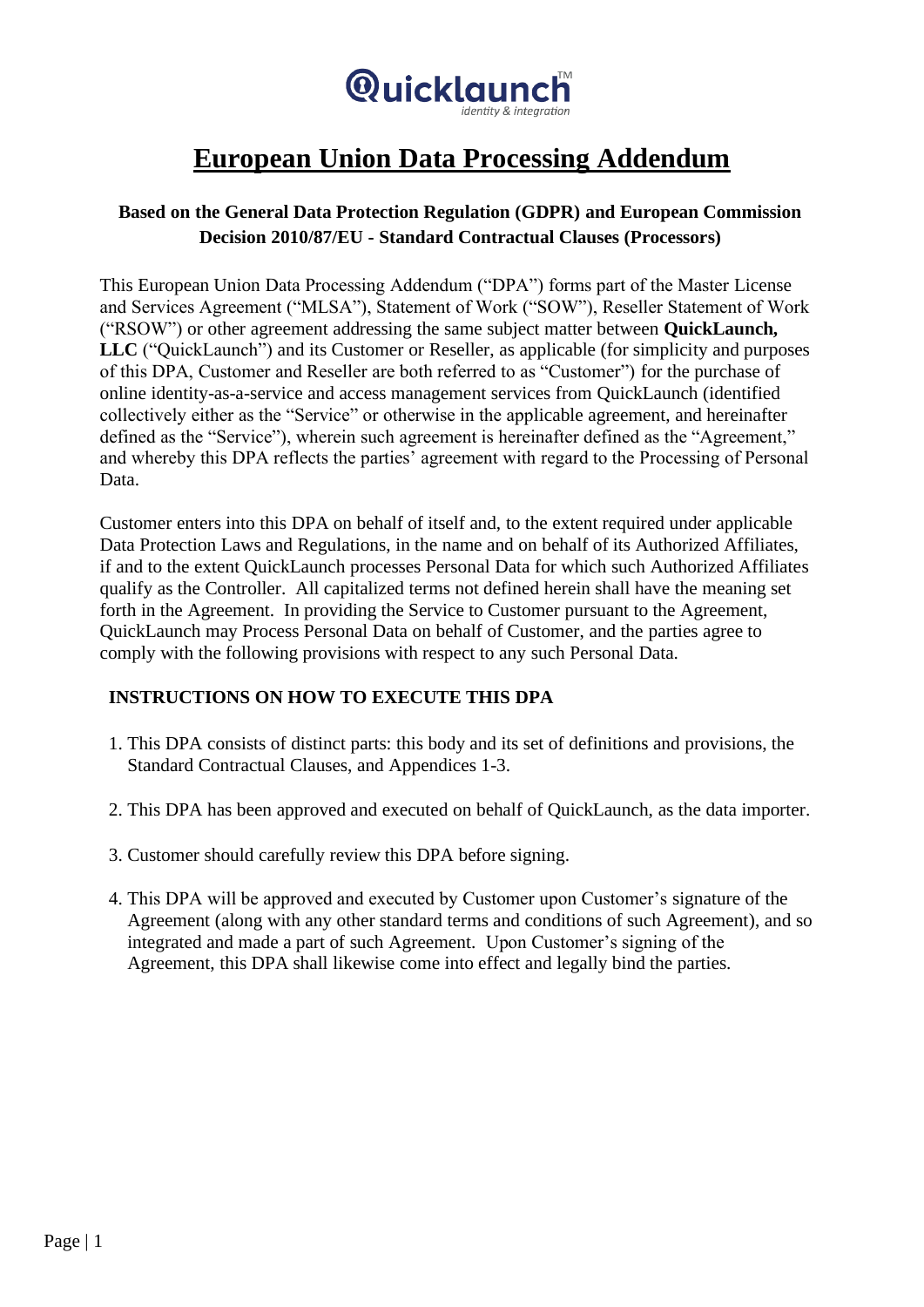## **DPA DEFINITIONS**

"Affiliate" means any entity that directly or indirectly controls, is controlled by, or is under common control with the Customer entity signing this Agreement, or with QuickLaunch, as the case may be. "Control," for purposes of this definition, means direct or indirect ownership or control of more than 50% of the voting interests of the subject entity.

"Authorized Affiliate" means any of Customer's Affiliate(s) which (a) is subject to the data protection laws and regulations of the European Union, the European Economic Area and/or their member states, Switzerland and/or the United Kingdom, and (b) is permitted to use the Service pursuant to the Agreement between Customer and QuickLaunch, but has not signed its own work order or Agreement with QuickLaunch and is not a "Customer" as defined under the Agreement.

"CCPA" means the California Consumer Privacy Act, California Civil Code sections 1798.100 *et seq*., and its implementing regulations.

"Controller" means the entity which determines the purposes and means of the Processing of Personal Data.

"Customer Data" means all electronic data submitted by or on behalf of Customer, or an Authorized Affiliate, to the Service.

"Data Protection Laws and Regulations" means all laws and regulations, including laws and regulations of the European Union, the European Economic Area and their member states, Switzerland, the United Kingdom, and the United States and its states, applicable to the Processing of Personal Data under the Agreement.

"Data Subject" means the identified or identifiable person to whom Personal Data relates.

"GDPR" means the Regulation (EU) 2016/679 of the European Parliament and of the Council of 27 April 2016 on the protection of natural persons with regard to the processing of personal data and on the free movement of such data, and repealing Directive 95/46/EC (General Data Protection Regulation).

"Personal Data" means any information relating to (i) an identified or identifiable natural person and, (ii) an identified or identifiable legal entity (where such information is protected similarly as personal data or personally identifiable information under applicable Data Protection Laws and Regulations), where for each (i) or (ii), such data is Customer Data.

"Processing" (including its root word, "Process") means any operation or set of operations which is performed upon Personal Data, whether or not by automatic means, such as collection, recording, organization, structuring, storage, adaptation or alteration, retrieval, consultation, use, disclosure by transmission, dissemination or otherwise making available, alignment or combination, restriction, erasure or destruction.

"Processor" means the entity which Processes Personal Data on behalf of the Controller.

"Trust & Compliance Documentation" means the Documentation applicable to the specific Service purchased by Customer, as may be updated periodically, and accessible via the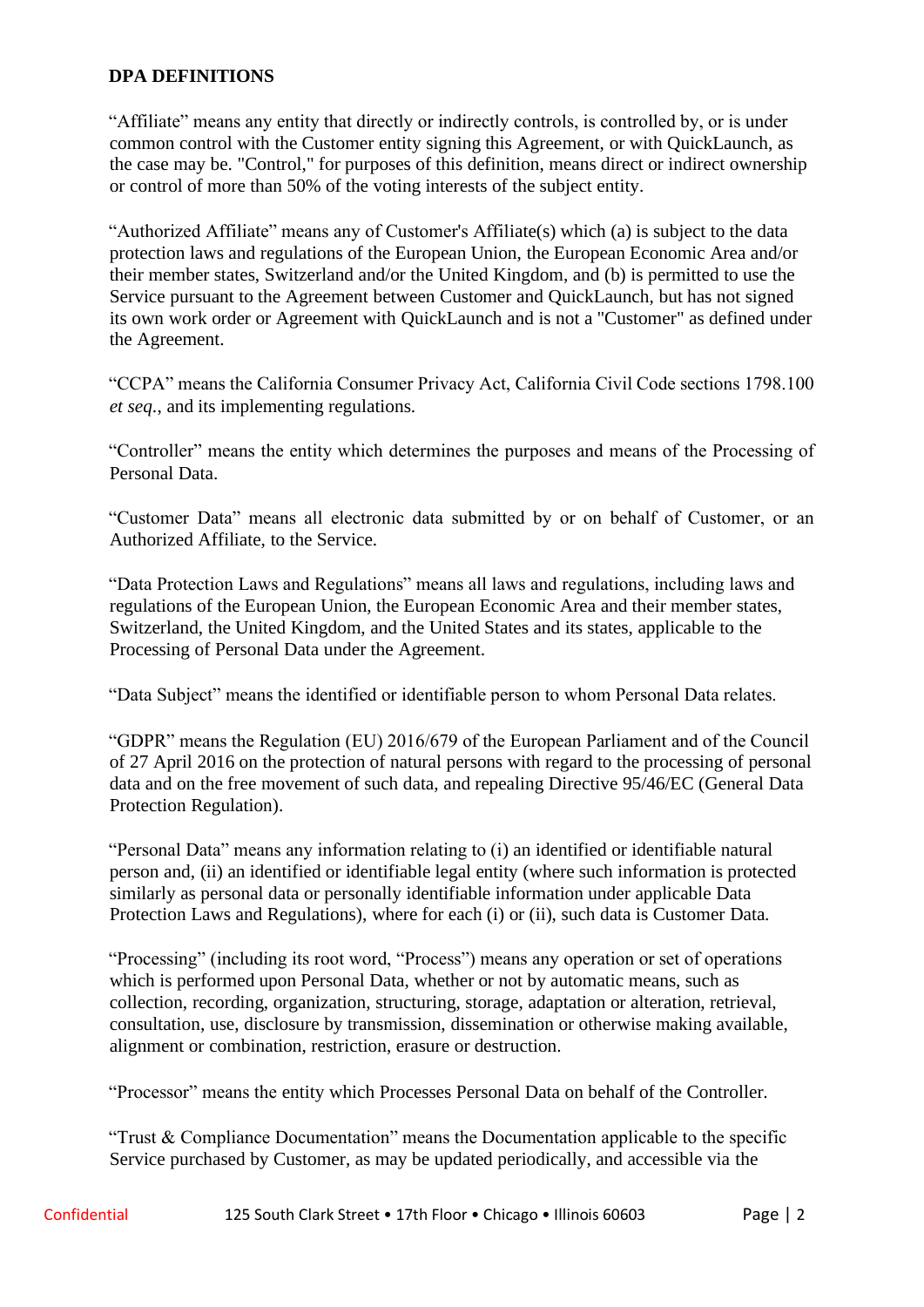QuickLaunch website a[t](http://www.okta.com/agreements) [www.quicklaunch.io](http://www.quicklaunch.io/) , or as otherwise made reasonably available by QuickLaunch.

"QuickLaunch" means QuickLaunch, LLC, a limited-liability company under Delaware law with its principal place of business located at 55 E Monroe St, Ste 3460, Chicago, IL 60603 USA, or an Affiliate of QuickLaunch, LLC, if and as applicable.

"QuickLaunch Group" means QuickLaunch and any of its Affiliates engaged in the Processing of Personal Data.

"Standard Contractual Clauses" means the agreement executed by and between Customer and QuickLaunch and included herein, pursuant to the European Commission's decision (C(2010)593) of 5 February 2010 on Standard Contractual Clauses for the transfer of personal data to processors established in third countries which do not ensure an adequate level of data protection.

"Sub-processor" means any Processor engaged by QuickLaunch or a member of the QuickLaunch Group.

"Supervisory Authority" means an independent public authority which is established by an EU Member State pursuant to the GDPR.

# **DPA TERMS**

QuickLaunch and the signatory below at the address below ("Customer") hereby enter into this DPA effective as of the last signature date below. This DPA is incorporated into and forms part of the Agreement.

- 1. **Provision of the Service.** QuickLaunch provides the Service to Customer under the Agreement. In connection with the Service, the parties anticipate that QuickLaunch may Process Customer Data that contains Personal Data relating to Data Subjects.
- 2. **The Parties' Roles.** The parties agree that with regard to the Processing of Personal Data, Customer is the Controller, QuickLaunch is the Processor, and that QuickLaunch or members of the QuickLaunch Group will engage Sub-processors pursuant to the requirements of this DPA.
- 3. **Customer Responsibilities.** Customer shall, in its use of the Service, Process Personal Data in accordance with the requirements of Data Protection Laws and Regulations, including any applicable requirements to provide notice to Data Subjects of the use of QuickLaunch as Processor. For the avoidance of doubt, Customer's instructions for the Processing of Personal Data shall comply with Data Protection Laws and Regulations. Customer shall have sole responsibility for the accuracy, quality, and legality of Personal Data and the means by which Customer acquired Personal Data. Customer specifically acknowledges that its use of the Service will not violate the rights of any Data Subject that has opted-out from sales or other disclosures of Personal Data, to the extent applicable under the CCPA.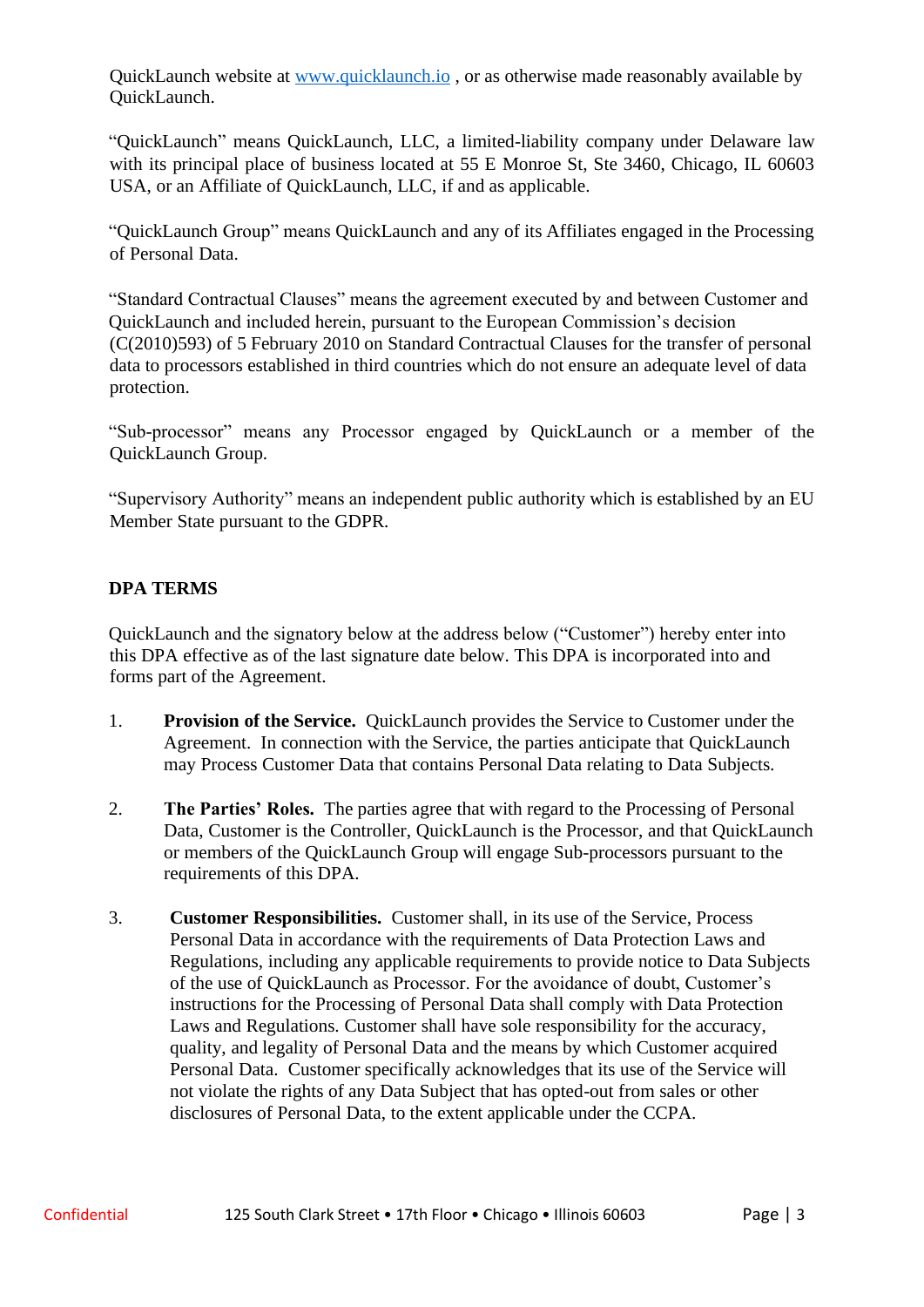- 4. **Processing Purposes.** QuickLaunch shall keep Personal Data confidential and shall only Process Personal Data on behalf of and in accordance with Customer's documented instructions for the following purposes: (i) Processing in accordance with the Agreement and applicable Order Form(s); (ii) Processing initiated by Users in their use of the Service; and (iii) Processing to comply with other documented, reasonable instructions provided by Customer (for example, via email) where such instructions are consistent with the terms of the Agreement. QuickLaunch shall not be required to comply with or observe Customer's instructions if such instructions would violate the GDPR or other EU law or EU member state data protection provisions.
- 5. **Scope of Processing.** The subject-matter of Processing of Personal Data by QuickLaunch is the performance of the Service pursuant to the Agreement. The duration of the Processing, the nature and purpose of the Processing, the types of Personal Data and categories of Data Subjects Processed under this DPA are further specified in Appendix 1 to this DPA.
- 6. **Data Subject Requests.** To the extent legally permitted, QuickLaunch shall promptly notify Customer if QuickLaunch receives a request from a Data Subject to exercise the Data Subject's right of access, right to rectification, restriction of Processing, erasure ("right to be forgotten"), data portability, object to the Processing, or its right not to be subject to an automated individual decision making ("Data Subject Request"). Factoring into account the nature of the Processing, QuickLaunch shall assist Customer by appropriate organizational and technical measures, insofar as this is reasonably possible, for the fulfilment of Customer's obligation to respond to a Data Subject Request under Data Protection Laws and Regulations. In addition, to the extent Customer, in its use of the Service, does not have the ability to address a Data Subject Request, QuickLaunch shall, upon Customer's request, provide commerciallyreasonable efforts to assist Customer in responding to such Data Subject Request, to the extent that QuickLaunch is legally authorized to do so, and the response to such Data Subject Request is required under Data Protection Laws and Regulations. To the extent legally permitted, Customer shall be responsible for any costs arising from QuickLaunch's provision of such assistance.
- 7. **QuickLaunch Personnel.** QuickLaunch shall ensure that its personnel engaged in the Processing of Personal Data are informed of the confidential nature of the Personal Data, have received appropriate training regarding their responsibilities, and have executed written confidentiality agreements. QuickLaunch shall take commerciallyreasonable steps to ensure the reliability of any QuickLaunch personnel engaged in the Processing of Personal Data. QuickLaunch shall ensure that its access to Personal Data is limited to those personnel assisting in the provision of the Service in accordance with the Agreement.
- 8. **Data Protection Officer.** Members of the QuickLaunch Group have appointed a data protection officer. The appointed person may be reached via email at the address [legal@quicklaunchsso.com.](mailto:legal@quicklaunchsso.com)
- 9. **Sub-processors.** If Customer has instructed or authorized the use of Sub-processors to assist QuickLaunch with respect to the performance of QuickLaunch 's obligations under the Agreement, QuickLaunch agrees to be responsible for the acts or omissions of such Sub-processors to the same extent as QuickLaunch would be liable if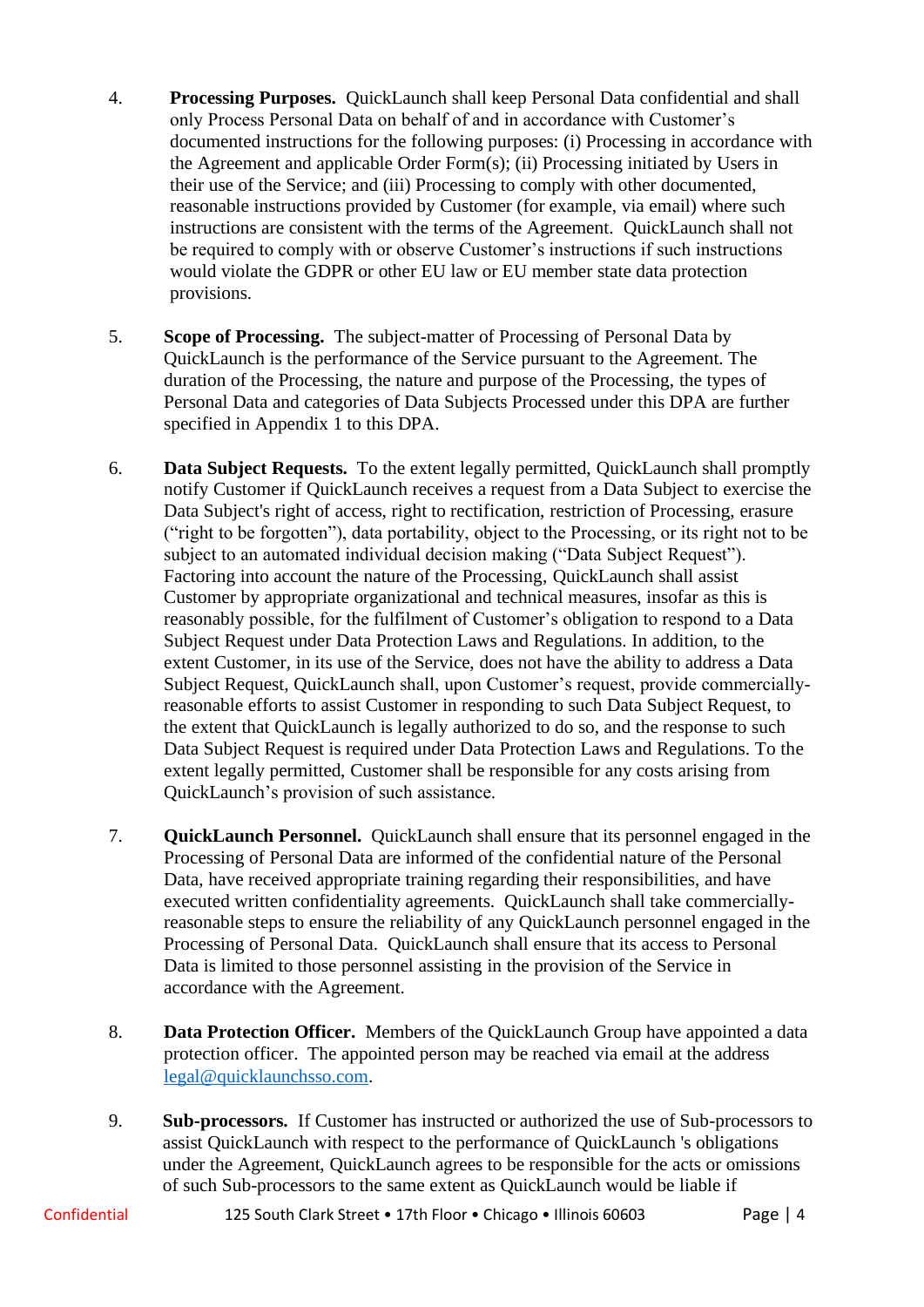performing the services of the Sub-processors under the terms of the Agreement. Upon written request of the Customer, QuickLaunch will provide to Customer a list of its then-current Sub-processors. Customer acknowledges and agrees that (a) QuickLaunch's Affiliates may be retained as Sub-processors; and (b) QuickLaunch and its Affiliates respectively may engage third-party Sub-processors in connection with the provision of the Service. In the event Customer objects to a third-party Subprocessor, and that objection is not unreasonable, QuickLaunch will use reasonable efforts to make available to Customer a change in the Service or recommend a commercially-reasonable change to Customer's configuration or use of the Service to avoid Processing of Personal Data by the objected-to new Sub-processor without unreasonably burdening the Customer. If QuickLaunch is unable to make available such change within a reasonable time period, which shall not exceed thirty (30) days, Customer may terminate the applicable Agreement and/or pending work orders with respect only to those aspects of the Service which cannot be provided by QuickLaunch without the use of the objected-to new Sub-processor; this termination must be effected by providing written notice to QuickLaunch. QuickLaunch will refund Customer any prepaid fees covering the remainder of the term of such Order Form(s) following the effective date of termination with respect to such terminated Service. The parties agree that the copies of the Sub-processor agreements that must be provided by QuickLaunch to Customer pursuant to Clause 5(j) of the Standard Contractual Clauses may have all commercial information, or clauses unrelated to the Standard Contractual Clauses or their equivalent, removed by QuickLaunch beforehand; and, that such copies will be provided by QuickLaunch, in a manner to be determined in its discretion, only upon request by Customer.

- 10. **Liability for Sub-processors.** QuickLaunch shall be liable for the acts and omissions of its Sub-processors to the same extent QuickLaunch would be liable if performing the services of each Sub-processor directly under the terms of this DPA, except as otherwise set forth in the Agreement.
- 11. **Security Measures.** QuickLaunch shall maintain appropriate organizational and technical measures for protection of the security (including protection against unauthorized or unlawful Processing, and against unlawful or accidental destruction, alteration or damage or loss, unauthorized disclosure of, or access to, Customer Data), confidentiality, and integrity of Customer Data. QuickLaunch will regularly monitor compliance with these measures and will not materially decrease the overall security of the Service during a subscription term.
- 12. **Third-Party Certifications and Audit Results.** Upon Customer's written request at reasonable intervals, and subject to the confidentiality obligations and other terms set forth in the Agreement, QuickLaunch shall make available to Customer a copy of QuickLaunch's then-current third-party certifications or audit results, as applicable.
- 13. **Notifications Regarding Customer Data.** QuickLaunch has in place reasonable and appropriate security incident management policies and procedures, as specified in the Agreement, and shall notify Customer without undue delay after becoming aware of the unlawful or accidental destruction, alteration or damage or loss, unauthorized disclosure of, or access to, Customer Data, including Personal Data, transmitted, stored or otherwise Processed by QuickLaunch or its Sub-processors of which QuickLaunch becomes aware (hereinafter, a "Customer Data Incident"). QuickLaunch shall make reasonable efforts to identify the cause of such Customer Data Incident, and take those steps as QuickLaunch deems necessary and reasonable in order to remediate the cause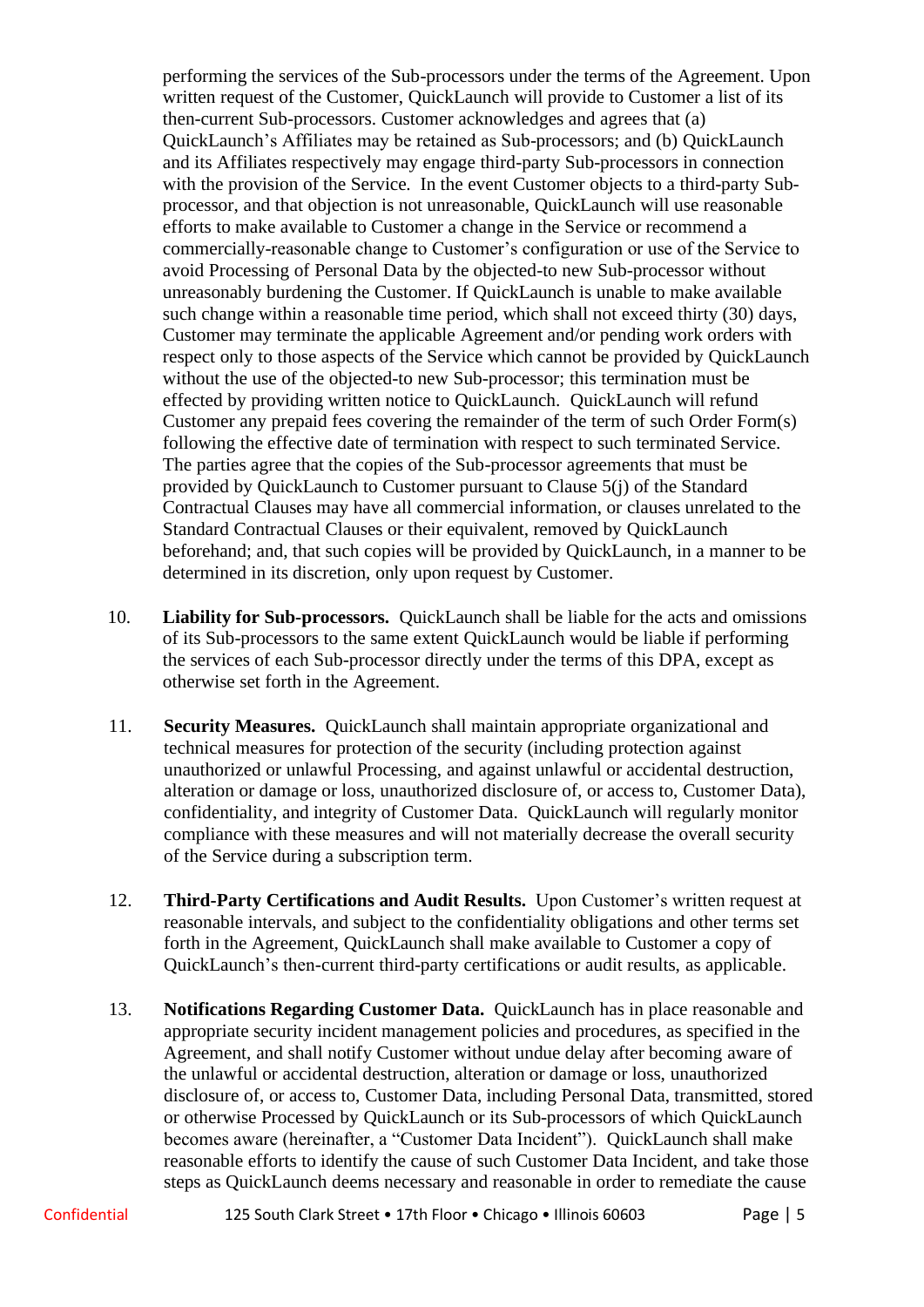of such a Customer Data Incident, to the extent that the remediation is within QuickLaunch's reasonable control. The obligations set forth herein shall not apply to incidents that are caused by either Customer or Customer's Users.

- 14. **Return of Customer Data.** QuickLaunch shall return Customer Data to Customer and, to the extent allowed by applicable law, delete Customer Data in accordance with the procedures and time periods specified in the Trust & Compliance Documentation, unless the retention of the data is requested from QuickLaunch according to mandatory statutory laws.
- 15. **Authorized Affiliates.** The parties agree that, by executing the DPA, the Customer enters into the DPA on behalf of itself and, as applicable, in the name and on behalf of its Authorized Affiliate(s), thereby establishing a separate DPA between QuickLaunch and each such Authorized Affiliate, subject to the provisions of the Agreement. Each Authorized Affiliate agrees to be bound by the obligations under this DPA and, to the extent applicable, the Agreement. An Authorized Affiliate is not and does not become a party to the Agreement, and is only a party to the DPA. All access to and use of the Service by Authorized Affiliate(s) must comply with the terms and conditions of the Agreement and any violation thereof by an Authorized Affiliate shall be deemed a violation by Customer.
- 16. **Communications.** The Customer that is the contracting party to the Agreement shall remain responsible for coordinating all communication with QuickLaunch under this DPA, and shall be entitled to transmit and receive any communication in relation to this DPA on behalf of its Authorized Affiliate(s).
- 17. **Exercise of Rights.** Where an Authorized Affiliate becomes a party to the DPA, it shall to the extent required under applicable Data Protection Laws and Regulations be entitled to exercise the rights and seek remedies under this DPA, except where applicable Data Protection Laws and Regulations require the Authorized Affiliate to exercise a right or seek any remedy under this DPA against QuickLaunch directly by itself, the parties agree that (i) solely the Customer that is the contracting party to the Agreement shall exercise any such right or seek any such remedy on behalf of the Authorized Affiliate, and (ii) the Customer that is the contracting party to the Agreement shall exercise any such rights under this DPA in a combined manner for all of its Authorized Affiliates together, instead of doing so separately for each Authorized Affiliate.
- 18. **Liability.** Each party's and all of its Affiliates' liability, taken together in the aggregate, arising out of or related to this DPA, and all DPAs between Authorized Affiliates and QuickLaunch, whether in contract, tort or under any other theory of liability, is subject to the 'Limitation of Liability' section of the Agreement, and any reference in such section to the liability of a party means the aggregate liability of that party and all of its Affiliates under the Agreement and all DPAs together. QuickLaunch 's and its Affiliates' total liability for all claims from the Customer and all of its Authorized Affiliates arising out of or related to the Agreement and each DPA shall apply in the aggregate for all claims under both the Agreement and all DPAs established under this Agreement, including by Customer and all Authorized Affiliates, and shall not be understood to apply individually and severally to Customer and/or to any Authorized Affiliate that is a contractual party to any such DPA. Each reference to the DPA herein means this DPA including its Appendices.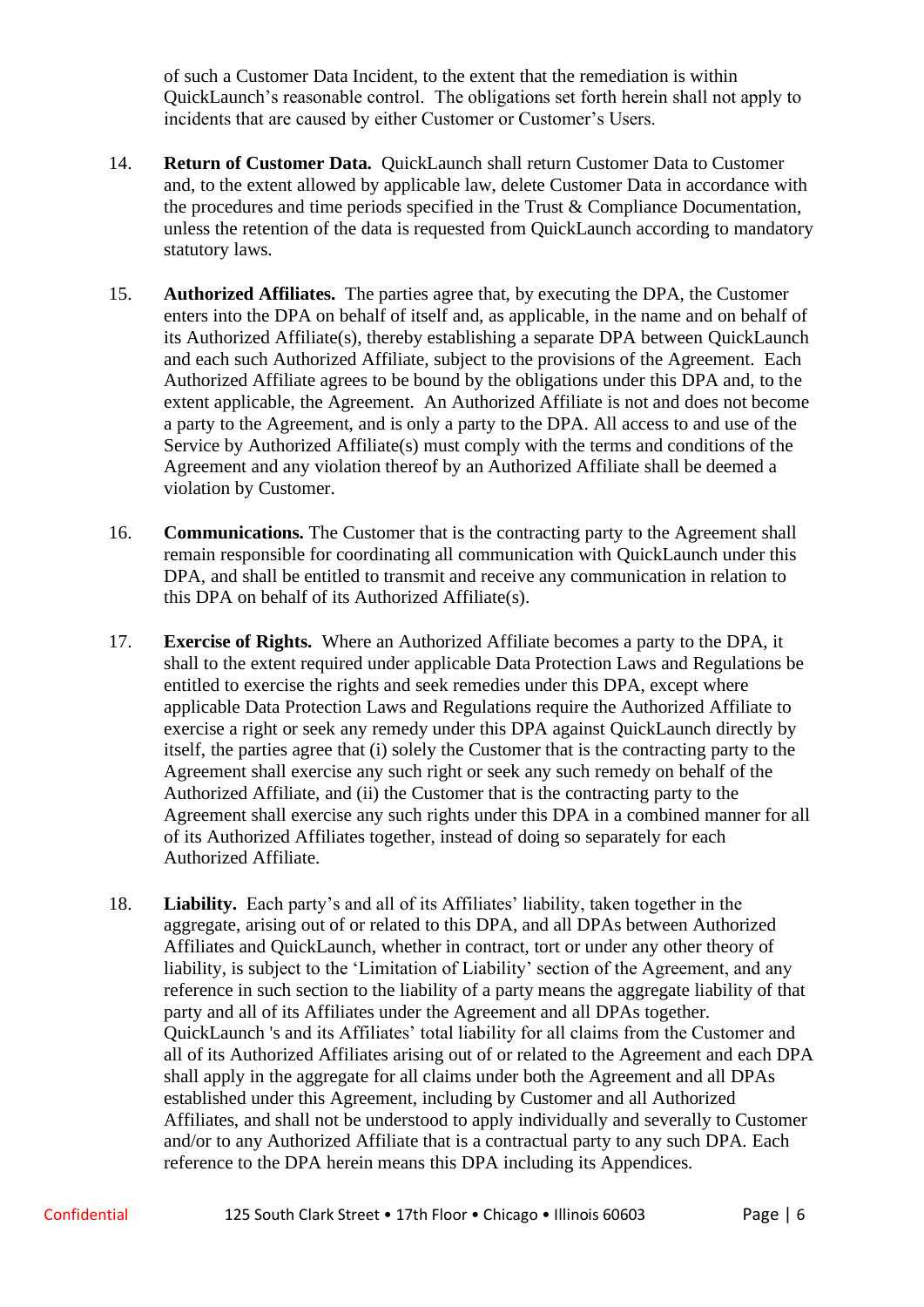- 19. **GDPR.** QuickLaunch will Process Personal Data in accordance with the GDPR requirements directly applicable to QuickLaunch 's provision of the Service.
- 20. **Data Protection Impact Assessment.** Upon Customer's request, QuickLaunch shall provide Customer with reasonable cooperation and assistance if and as needed to fulfill Customer's obligation under the GDPR to carry out a data protection impact assessment related to Customer's use of the Service, to the extent Customer does not otherwise have access to the relevant information, and to the extent such information is available to QuickLaunch. Likewise, QuickLaunch shall provide reasonable assistance to Customer in the cooperation or prior consultation with the Supervisory Authority in the performance of its tasks relating to Section 21 of this DPA, to the extent required under the GDPR.
- 21. **Standard Contractual Clauses.** The Standard Contractual Clauses apply to (i) the legal entity that has executed the Standard Contractual Clauses as a data exporter and its Authorized Affiliates and, (ii) all Affiliates of Customer established within the European Economic Area, Switzerland and the United Kingdom, which have signed Agreements and/or work orders for the Service. For the purpose of the Standard Contractual Clauses the aforementioned entities shall be deemed "data exporters."
- 22. **Customer's Processing Instructions.** This DPA and the Agreement are Customer's complete and final instructions at the time of signature of the Agreement to QuickLaunch for the Processing of Personal Data. Any additional or alternate instructions must be agreed upon separately. For the purposes of Clause 5(a) of the Standard Contractual Clauses, the following is deemed an instruction by the Customer to process Personal Data: (a) Processing in accordance with the Agreement and applicable Order Form(s); (b) Processing initiated by Users in their use of the Service and (c) Processing to comply with other reasonable instructions provided by Customer (e.g., via email) where such instructions are consistent with the terms of the Agreement.
- 23. **Audits.** The parties agree that the audits described in Clause 5(f) and Clause 12(2) of the Standard Contractual Clauses shall be carried out in accordance with the following specifications: following Customer's written request, and subject to the confidentiality obligations set forth in the Agreement, QuickLaunch shall make available to Customer information regarding the QuickLaunch Group's compliance with the obligations set forth in this DPA in the form of the third-party certifications and audits set forth in the Trust & Compliance Documentation, to the extent that QuickLaunch makes them generally available to its customers. Customer may contact QuickLaunch in accordance with the "Notices" Section of the Agreement to request an on-site audit of the procedures relevant to the protection of Personal Data. Customer shall reimburse QuickLaunch for any time expended for any such on-site audit at the QuickLaunch Group's then-current professional services rates, which shall be made available to Customer upon request. Before the commencement of any such on-site audit, Customer and QuickLaunch shall mutually agree upon the scope, timing, and duration of the audit in addition to the reimbursement rate for which Customer shall be responsible. All reimbursement rates shall be reasonable, taking into account the resources expended by QuickLaunch. Customer shall promptly notify QuickLaunch and provide information about any actual or suspected non-compliance discovered during an audit. The provision in this section shall by no means derogate from or materially alter the provisions on audits as specified in the Standard Contractual Clauses.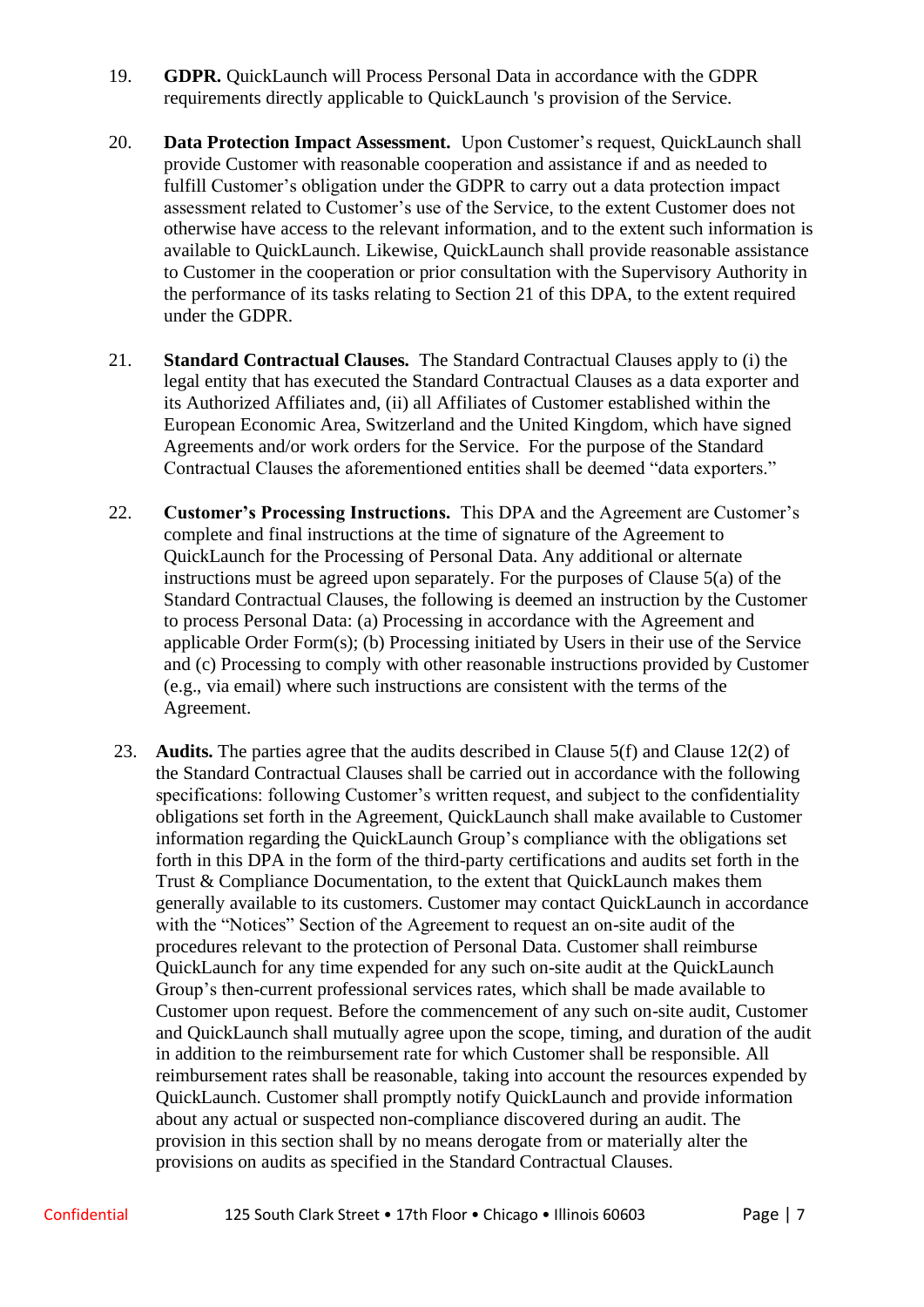- 24. **Data Deletion.** The parties agree that the certification of deletion of Personal Data that is described in Clause 12(1) of the Standard Contractual Clauses shall be provided by QuickLaunch to Customer only upon Customer's request.
- 25. **Order of Precedence.** This DPA is incorporated into and forms part of the Agreement. For matters not addressed under this DPA, the terms of the Agreement apply. In the event of a conflict between the terms of the Agreement and this DPA, the terms of this DPA will control. In the event of a conflict between the terms of the DPA and the Standard Contractual Clauses, the Standard Contractual Clauses will prevail.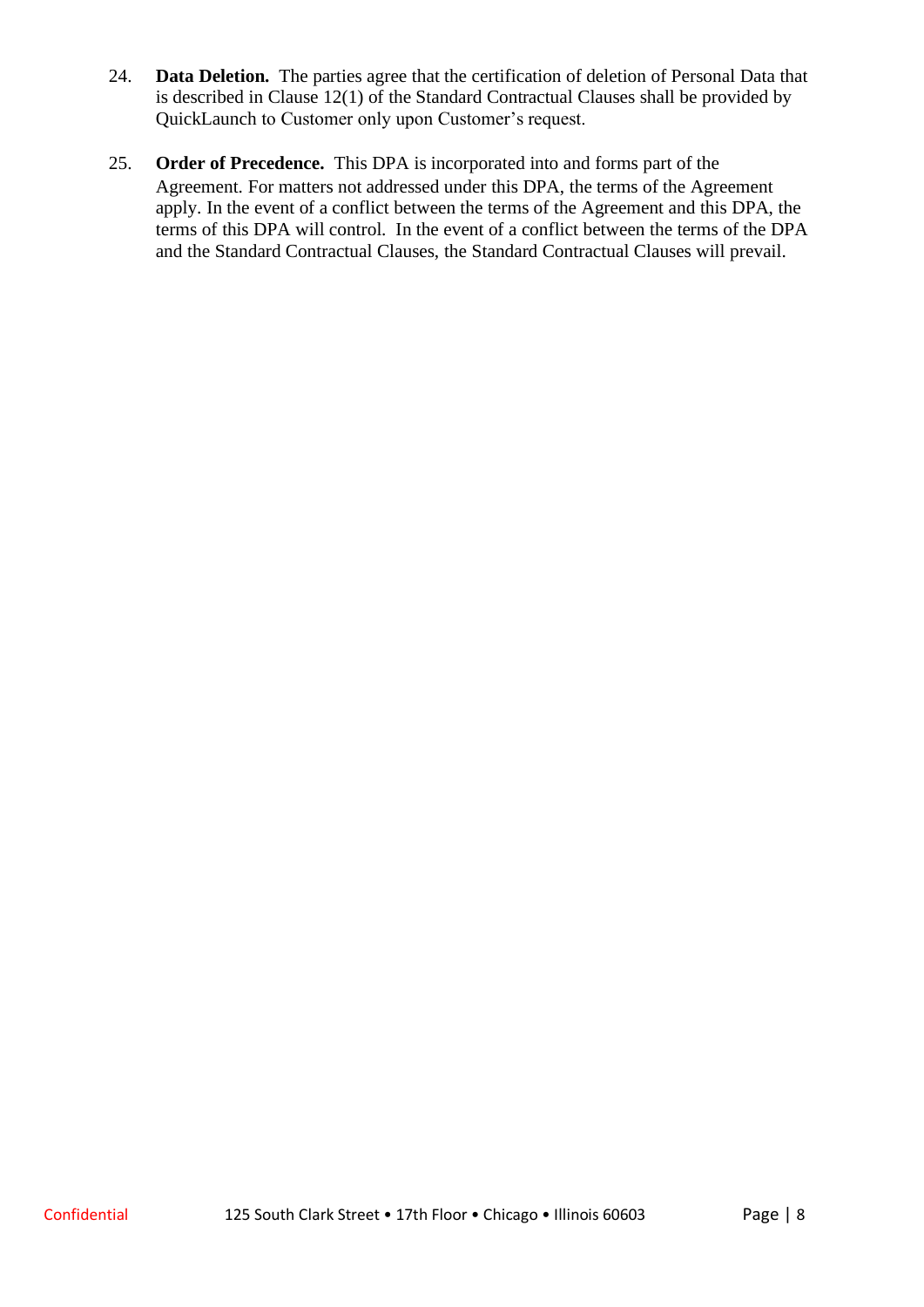

# **Standard Contractual Clauses (processors)**

For the purposes of Article 26(2) of Directive 95/46/EC for the transfer of personal data to processors established in third countries which do not ensure an adequate level of data protection Name of the data exporting organisation: ....................................................................................... Address: .................................................................................................................................. Tel.:................................................ ; fax: ................................. ; e-mail: .................................. (the data **exporter**) And Name of the data importing organisation: QuickLaunch, LLC Address: 55 E Monroe St, Ste 3460, Chicago, IL 60603 USA e-mail: engage@quicklaunchsso.com

(the data **importer**)

each a "party"; together "the parties",

HAVE AGREED on the following Contractual Clauses (the Clauses) in order to adduce adequate safeguards with respect to the protection of privacy and fundamental rights and freedoms of individuals for the transfer by the data exporter to the data importer of the personal data specified in Appendix 1.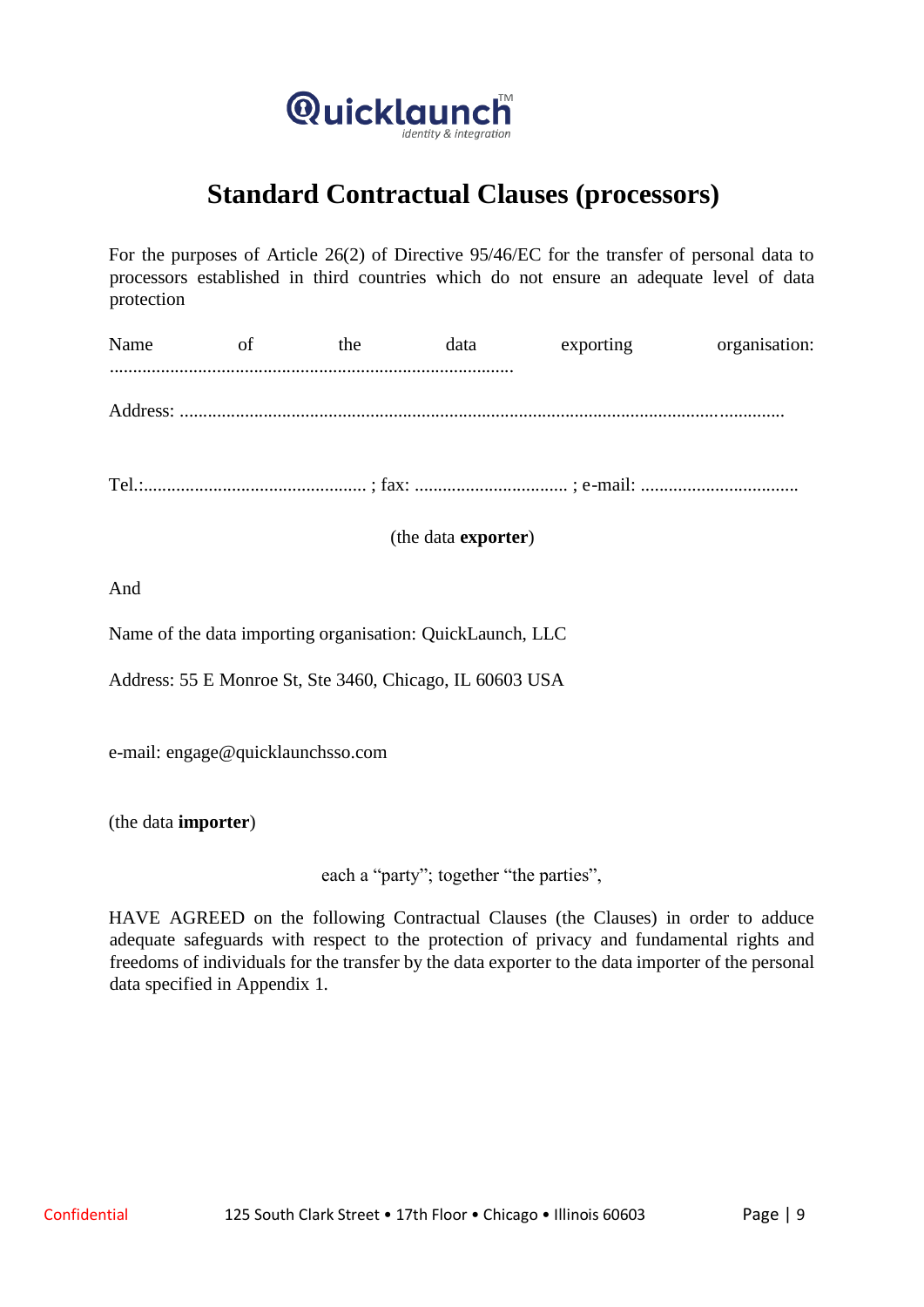## *Clause 1*

# *Definitions*

For the purposes of the Clauses:

- (a) *'personal data', 'special categories of data', 'process/processing', 'controller', 'processor', 'data subject'* and *'supervisory authority'* shall have the same meaning as in Directive 95/46/EC of the European Parliament and of the Council of 24 October 1995 on the protection of individuals with regard to the processing of personal data and on the free movement of such data;
- (b) '*the data exporter'* means the controller who transfers the personal data;
- (c) *'the data importer'* means the processor who agrees to receive from the data exporter personal data intended for processing on his behalf after the transfer in accordance with his instructions and the terms of the Clauses and who is not subject to a third country's system ensuring adequate protection within the meaning of Article 25(1) of Directive 95/46/EC;
- (d) *'the subprocessor'* means any processor engaged by the data importer or by any other subprocessor of the data importer who agrees to receive from the data importer or from any other subprocessor of the data importer personal data exclusively intended for processing activities to be carried out on behalf of the data exporter after the transfer in accordance with his instructions, the terms of the Clauses and the terms of the written subcontract;
- (e) '*the applicable data protection law'* means the legislation protecting the fundamental rights and freedoms of individuals and, in particular, their right to privacy with respect to the processing of personal data applicable to a data controller in the Member State in which the data exporter is established;
- (f) *'technical and organisational security measures'* means those measures aimed at protecting personal data against accidental or unlawful destruction or accidental loss, alteration, unauthorised disclosure or access, in particular where the processing involves the transmission of data over a network, and against all other unlawful forms of processing.

# *Clause 2*

# *Details of the transfer*

The details of the transfer and in particular the special categories of personal data where applicable are specified in Appendix 1 which forms an integral part of the Clauses.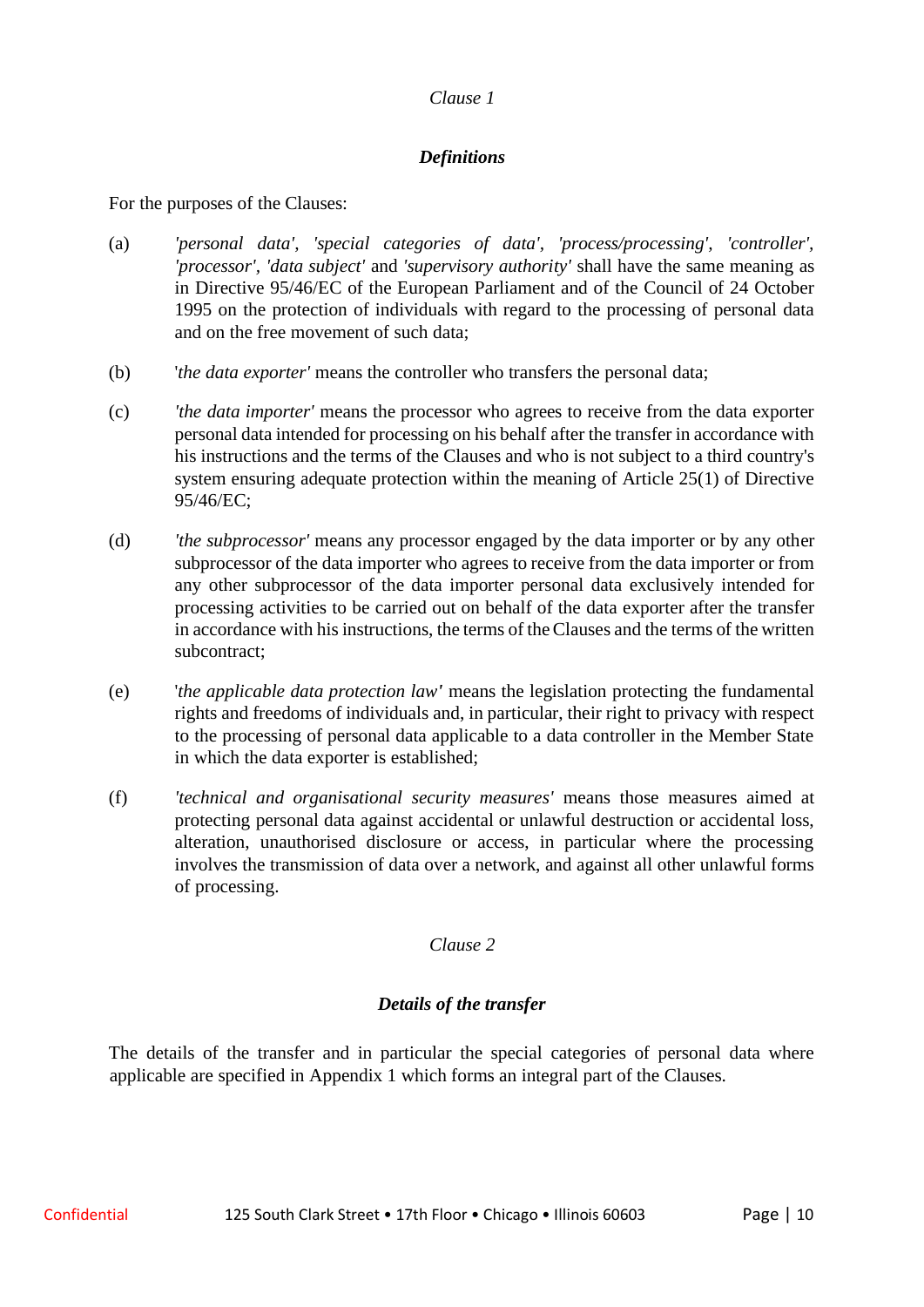#### *Clause 3*

### *Third-party beneficiary clause*

- 1. The data subject can enforce against the data exporter this Clause, Clause 4(b) to (i), Clause  $5(a)$  to (e), and (g) to (j), Clause  $6(1)$  and (2), Clause 7, Clause  $8(2)$ , and Clauses 9 to 12 as third-party beneficiary.
- 2. The data subject can enforce against the data importer this Clause, Clause 5(a) to (e) and (g), Clause 6, Clause 7, Clause 8(2), and Clauses 9 to 12, in cases where the data exporter has factually disappeared or has ceased to exist in law unless any successor entity has assumed the entire legal obligations of the data exporter by contract or by operation of law, as a result of which it takes on the rights and obligations of the data exporter, in which case the data subject can enforce them against such entity.
- 3. The data subject can enforce against the subprocessor this Clause, Clause 5(a) to (e) and (g), Clause 6, Clause 7, Clause 8(2), and Clauses 9 to 12, in cases where both the data exporter and the data importer have factually disappeared or ceased to exist in law or have become insolvent, unless any successor entity has assumed the entire legal obligations of the data exporter by contract or by operation of law as a result of which it takes on the rights and obligations of the data exporter, in which case the data subject can enforce them against such entity. Such third-party liability of the subprocessor shall be limited to its own processing operations under the Clauses.
- 4. The parties do not object to a data subject being represented by an association or other body if the data subject so expressly wishes and if permitted by national law.

#### *Clause 4*

#### *Obligations of the data exporter*

The data exporter agrees and warrants:

- (a) that the processing, including the transfer itself, of the personal data has been and will continue to be carried out in accordance with the relevant provisions of the applicable data protection law (and, where applicable, has been notified to the relevant authorities of the Member State where the data exporter is established) and does not violate the relevant provisions of that State;
- (b) that it has instructed and throughout the duration of the personal data processing services will instruct the data importer to process the personal data transferred only on the data exporter's behalf and in accordance with the applicable data protection law and the Clauses;
- (c) that the data importer will provide sufficient guarantees in respect of the technical and organisational security measures specified in Appendix 2 to this contract;
- (d) that after assessment of the requirements of the applicable data protection law, the security measures are appropriate to protect personal data against accidental or unlawful destruction or accidental loss, alteration, unauthorised disclosure or access, in particular where the processing involves the transmission of data over a network,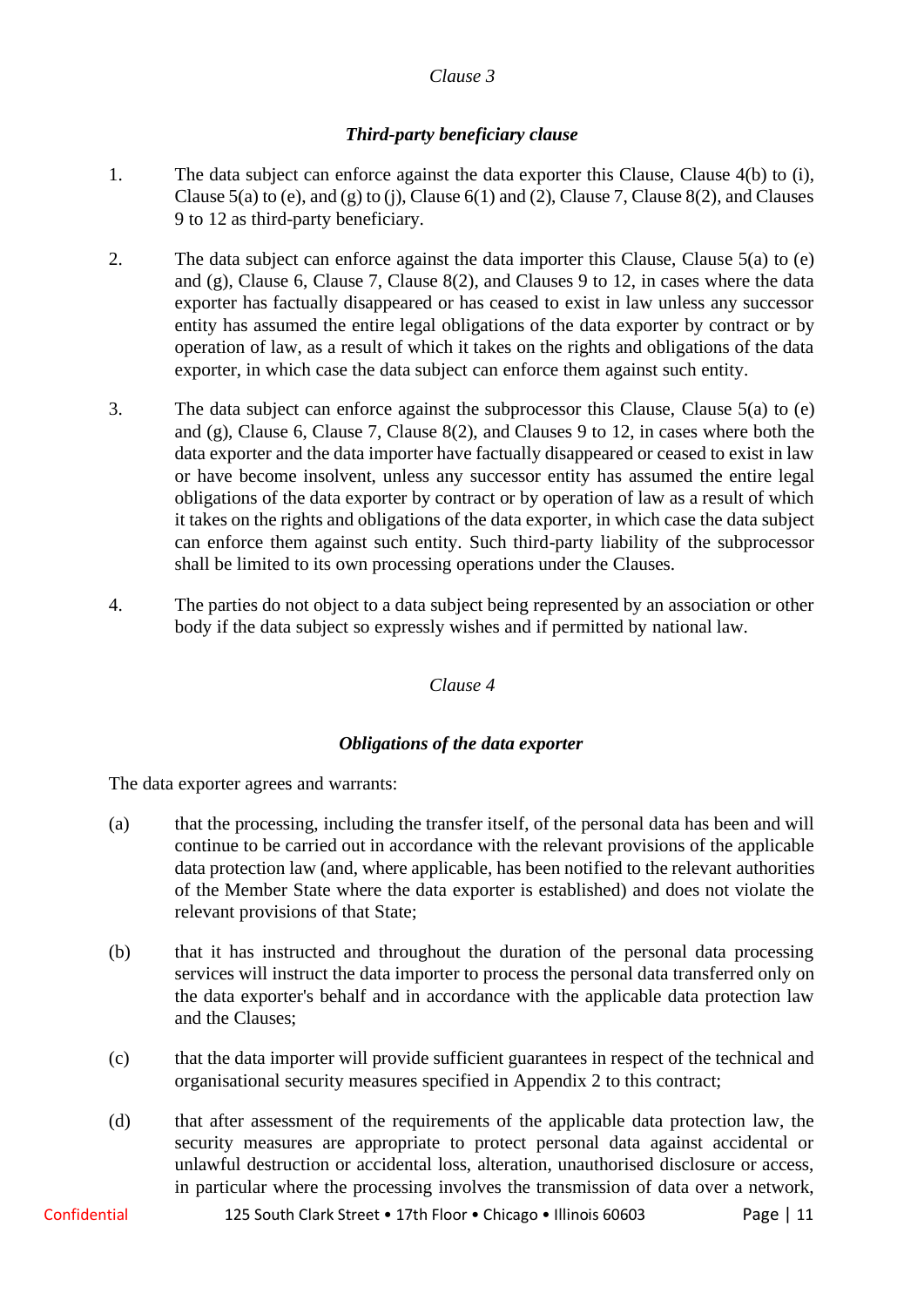and against all other unlawful forms of processing, and that these measures ensure a level of security appropriate to the risks presented by the processing and the nature of the data to be protected having regard to the state of the art and the cost of their implementation;

- (e) that it will ensure compliance with the security measures;
- (f) that, if the transfer involves special categories of data, the data subject has been informed or will be informed before, or as soon as possible after, the transfer that its data could be transmitted to a third country not providing adequate protection within the meaning of Directive 95/46/EC;
- (g) to forward any notification received from the data importer or any subprocessor pursuant to Clause 5(b) and Clause 8(3) to the data protection supervisory authority if the data exporter decides to continue the transfer or to lift the suspension;
- (h) to make available to the data subjects upon request a copy of the Clauses, with the exception of Appendix 2, and a summary description of the security measures, as well as a copy of any contract for subprocessing services which has to be made in accordance with the Clauses, unless the Clauses or the contract contain commercial information, in which case it may remove such commercial information;
- (i) that, in the event of subprocessing, the processing activity is carried out in accordance with Clause 11 by a subprocessor providing at least the same level of protection for the personal data and the rights of data subject as the data importer under the Clauses; and
- (j) that it will ensure compliance with Clause  $4(a)$  to (i).

#### *Clause 5*

#### *Obligations of the data importer*

The data importer agrees and warrants:

- (a) to process the personal data only on behalf of the data exporter and in compliance with its instructions and the Clauses; if it cannot provide such compliance for whatever reasons, it agrees to inform promptly the data exporter of its inability to comply, in which case the data exporter is entitled to suspend the transfer of data and/or terminate the contract;
- (b) that it has no reason to believe that the legislation applicable to it prevents it from fulfilling the instructions received from the data exporter and its obligations under the contract and that in the event of a change in this legislation which is likely to have a substantial adverse effect on the warranties and obligations provided by the Clauses, it

will promptly notify the change to the data exporter as soon as it is aware, in which case the data exporter is entitled to suspend the transfer of data and/or terminate the contract;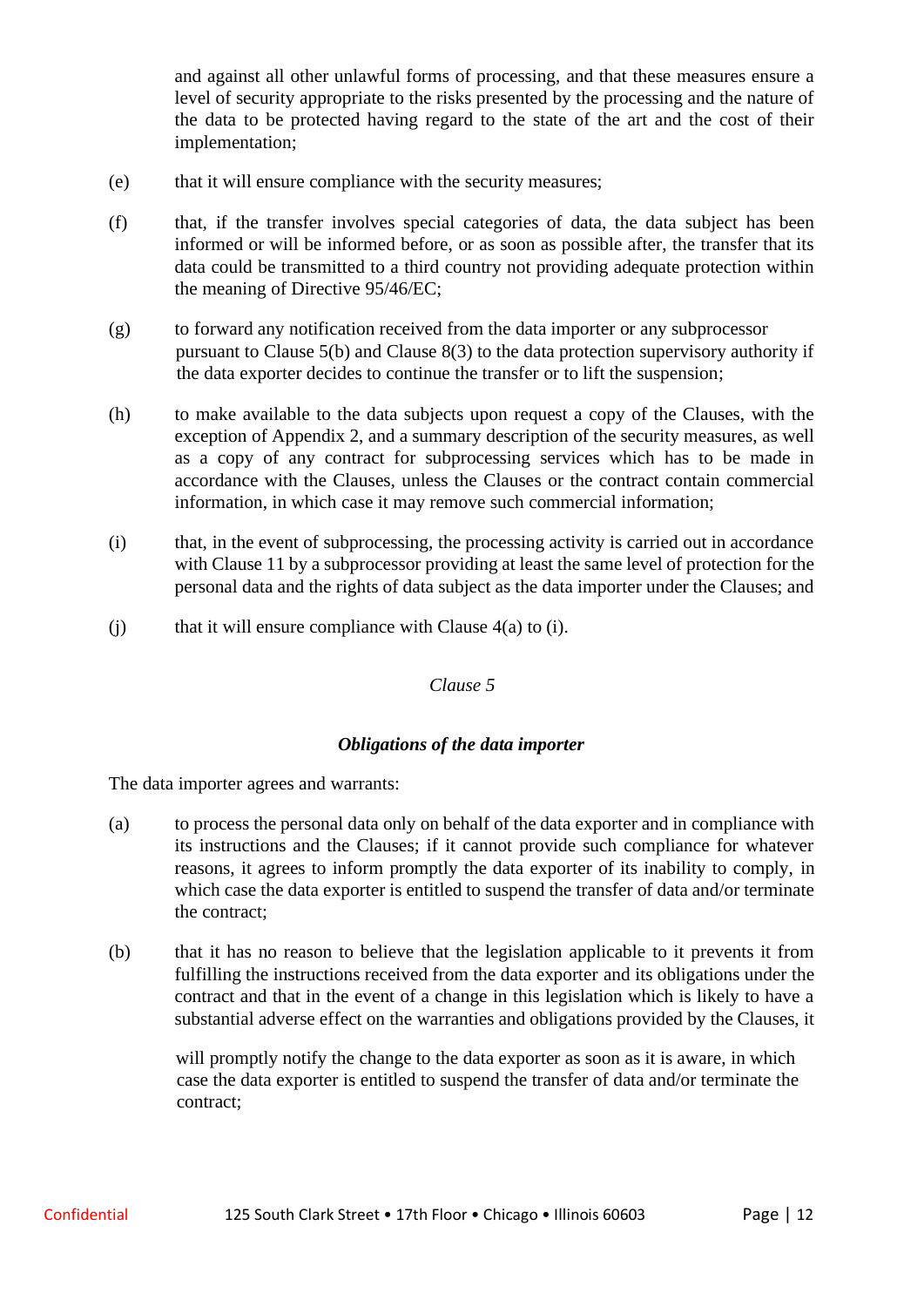- (c) that it has implemented the technical and organisational security measures specified in Appendix 2 before processing the personal data transferred; (d) that it will promptly notify the data exporter about:
	- (i) any legally binding request for disclosure of the personal data by a law enforcement authority unless otherwise prohibited, such as a prohibition under criminal law to preserve the confidentiality of a law enforcement investigation,
	- (ii) any accidental or unauthorised access, and
	- (iii) any request received directly from the data subjects without responding to that request, unless it has been otherwise authorised to do so;
- (e) to deal promptly and properly with all inquiries from the data exporter relating to its processing of the personal data subject to the transfer and to abide by the advice of the supervisory authority with regard to the processing of the data transferred;
- (f) at the request of the data exporter to submit its data processing facilities for audit of the processing activities covered by the Clauses which shall be carried out by the data exporter or an inspection body composed of independent members and in possession of the required professional qualifications bound by a duty of confidentiality, selected by the data exporter, where applicable, in agreement with the supervisory authority;
- (g) to make available to the data subject upon request a copy of the Clauses, or any existing contract for subprocessing, unless the Clauses or contract contain commercial information, in which case it may remove such commercial information, with the exception of Appendix 2 which shall be replaced by a summary description of the security measures in those cases where the data subject is unable to obtain a copy from the data exporter;
- (h) that, in the event of subprocessing, it has previously informed the data exporter and obtained its prior written consent;
- (i) that the processing services by the subprocessor will be carried out in accordance with Clause 11;
- (j) to send promptly a copy of any subprocessor agreement it concludes under the Clauses to the data exporter.

# *Clause 6*

# *Liability*

- 1. The parties agree that any data subject, who has suffered damage as a result of any breach of the obligations referred to in Clause 3 or in Clause 11 by any party or subprocessor is entitled to receive compensation from the data exporter for the damage suffered.
- 2. If a data subject is not able to bring a claim for compensation in accordance with paragraph 1 against the data exporter, arising out of a breach by the data importer or his subprocessor of any of their obligations referred to in Clause 3 or in Clause 11, because the data exporter has factually disappeared or ceased to exist in law or has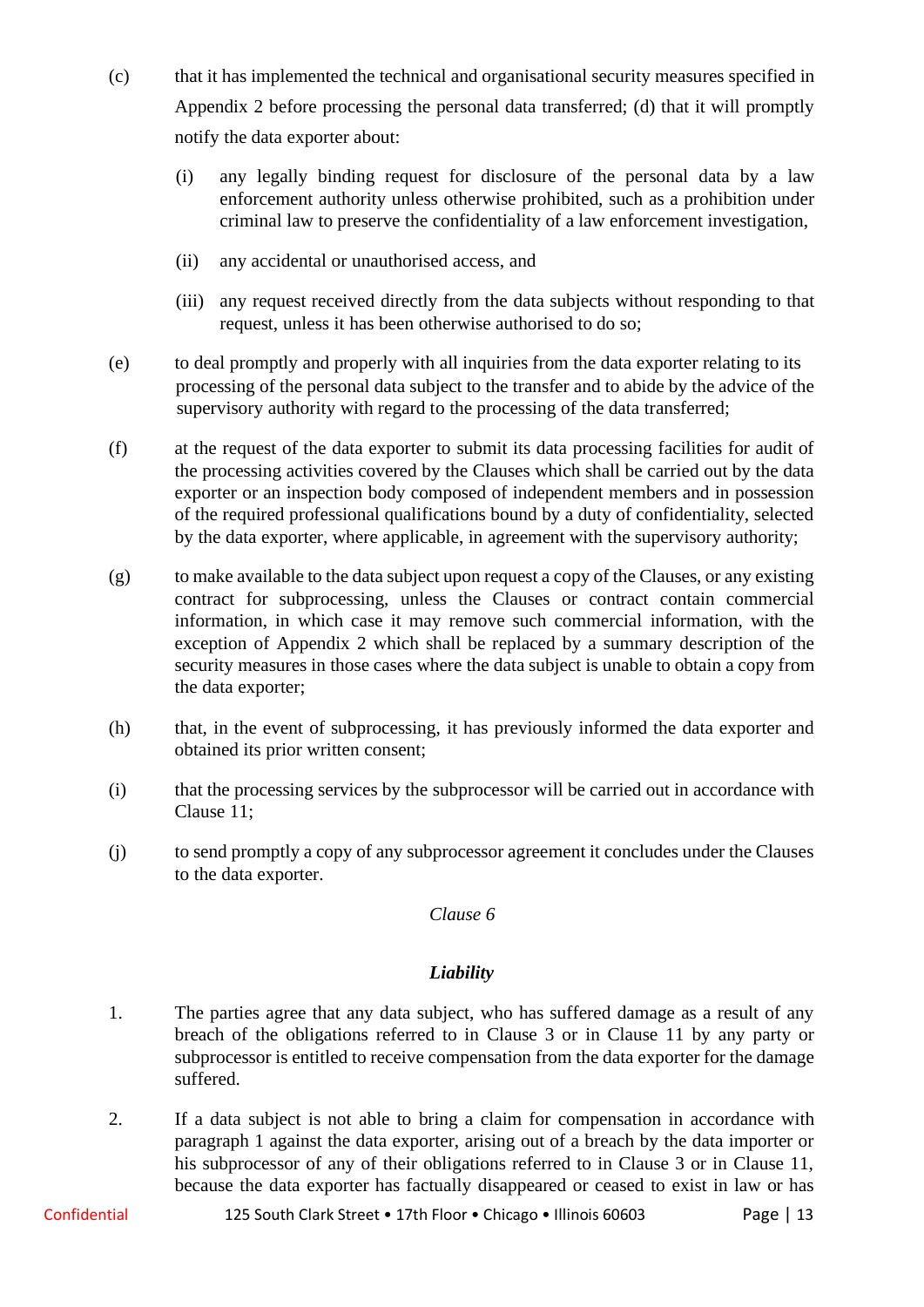become insolvent, the data importer agrees that the data subject may issue a claim against the data importer as if it were the data exporter, unless any successor entity has assumed the entire legal obligations of the data exporter by contract of by operation of law, in which case the data subject can enforce its rights against such entity.

The data importer may not rely on a breach by a subprocessor of its obligations in order to avoid its own liabilities.

3. If a data subject is not able to bring a claim against the data exporter or the data importer referred to in paragraphs 1 and 2, arising out of a breach by the subprocessor of any of their obligations referred to in Clause 3 or in Clause 11 because both the data exporter and the data importer have factually disappeared or ceased to exist in law or have become insolvent, the subprocessor agrees that the data subject may issue a claim against the data subprocessor with regard to its own processing operations under the Clauses as if it were the data exporter or the data importer, unless any successor entity has assumed the entire legal obligations of the data exporter or data importer by contract or by operation of law, in which case the data subject can enforce its rights against such entity. The liability of the subprocessor shall be limited to its own processing operations under the Clauses.

# *Clause 7*

## *Mediation and jurisdiction*

- 1. The data importer agrees that if the data subject invokes against it third-party beneficiary rights and/or claims compensation for damages under the Clauses, the data importer will accept the decision of the data subject:
	- (a) to refer the dispute to mediation, by an independent person or, where applicable, by the supervisory authority;
	- (b) to refer the dispute to the courts in the Member State in which the data exporter is established.
- 2. The parties agree that the choice made by the data subject will not prejudice its substantive or procedural rights to seek remedies in accordance with other provisions of national or international law.

#### *Clause 8*

#### *Cooperation with supervisory authorities*

- 1. The data exporter agrees to deposit a copy of this contract with the supervisory authority if it so requests or if such deposit is required under the applicable data protection law.
- 2. The parties agree that the supervisory authority has the right to conduct an audit of the data importer, and of any subprocessor, which has the same scope and is subject to the same conditions as would apply to an audit of the data exporter under the applicable data protection law.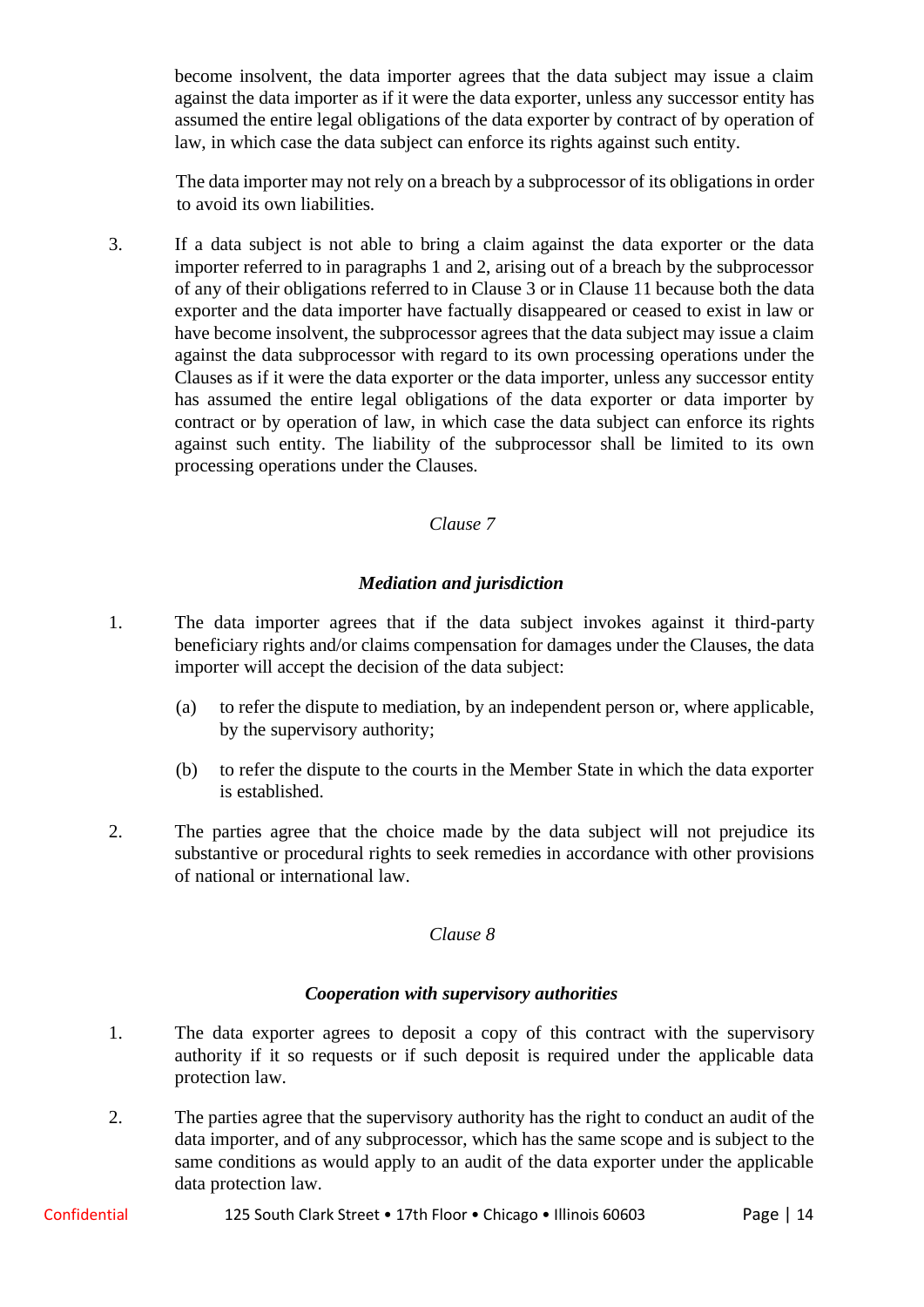3. The data importer shall promptly inform the data exporter about the existence of legislation applicable to it or any subprocessor preventing the conduct of an audit of the data importer, or any subprocessor, pursuant to paragraph 2. In such a case the data exporter shall be entitled to take the measures foreseen in Clause 5 (b).

# *Clause 9*

#### *Governing Law*

The Clauses shall be governed by the law of the Member State in which the data exporter is established.

#### *Clause 10*

### *Variation of the contract*

The parties undertake not to vary or modify the Clauses. This does not preclude the parties from adding clauses on business related issues where required as long as they do not contradict the Clause.

## *Clause 11*

## *Subprocessing*

1. The data importer shall not subcontract any of its processing operations performed on behalf of the data exporter under the Clauses without the prior written consent of the data exporter. Where the data importer subcontracts its obligations under the Clauses, with the consent of the data exporter, it shall do so only by way of a written agreement with the subprocessor which imposes the same obligations on the subprocessor as are imposed on the data importer under the Clauses. (This requirement may be satisfied by the subprocessor co-signing the contract entered into between the data exporter and the data importer under this Decision.) Where the subprocessor fails to fulfil its data protection obligations under such written agreement the data importer shall remain fully liable to the data exporter for the performance of the subprocessor's obligations under such agreement.

- 2. The prior written contract between the data importer and the subprocessor shall also provide for a third-party beneficiary clause as laid down in Clause 3 for cases where the data subject is not able to bring the claim for compensation referred to in paragraph 1 of Clause 6 against the data exporter or the data importer because they have factually disappeared or have ceased to exist in law or have become insolvent and no successor entity has assumed the entire legal obligations of the data exporter or data importer by contract or by operation of law. Such third-party liability of the subprocessor shall be limited to its own processing operations under the Clauses.
- 3. The provisions relating to data protection aspects for subprocessing of the contract referred to in paragraph 1 shall be governed by the law of the Member State in which the data exporter is established.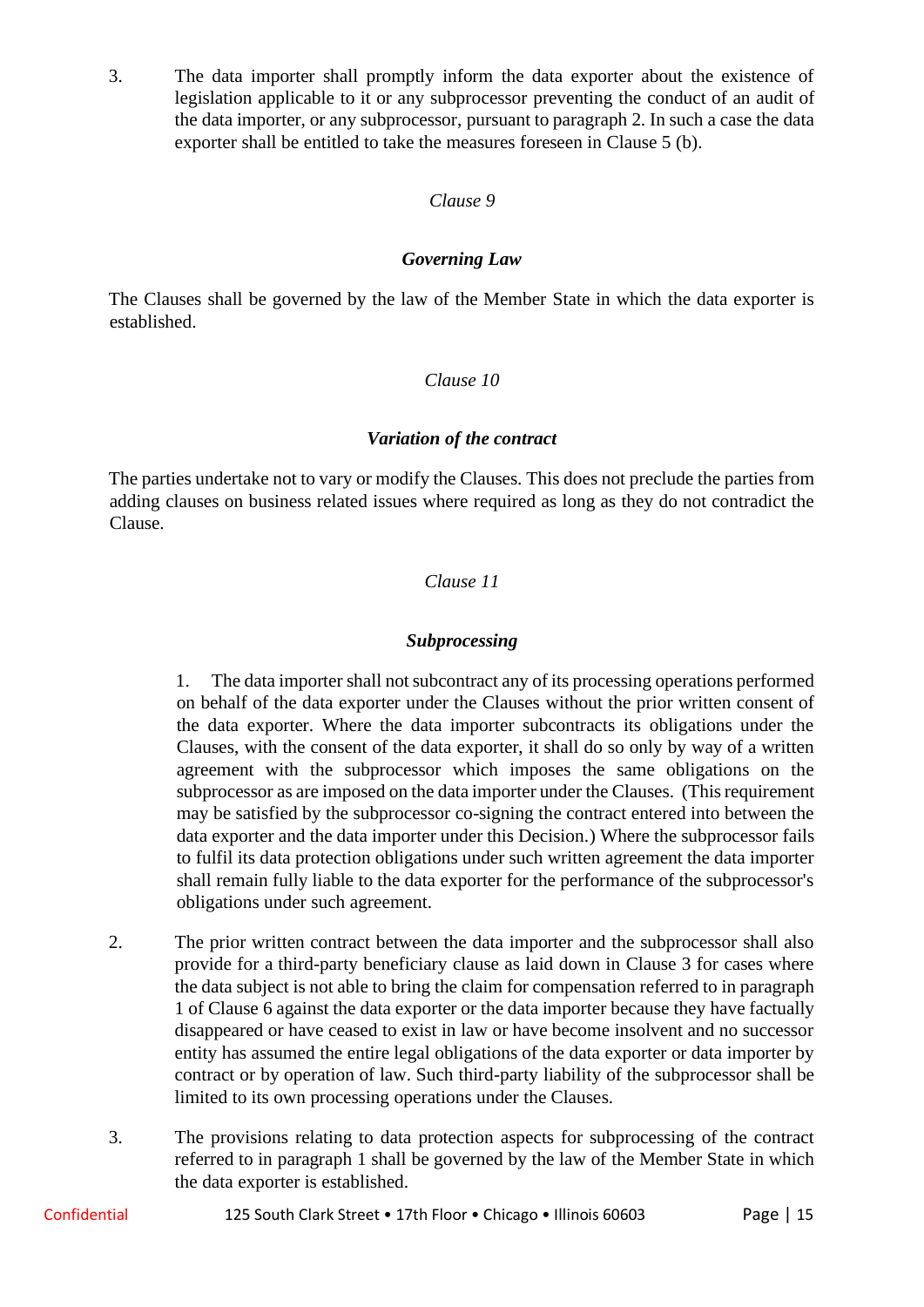4. The data exporter shall keep a list of subprocessing agreements concluded under the Clauses and notified by the data importer pursuant to Clause 5 (j), which shall be updated at least once a year. The list shall be available to the data exporter's data protection supervisory authority.

# *Clause 12*

## *Obligation after the termination of personal data processing services*

- 1. The parties agree that on the termination of the provision of data processing services, the data importer and the subprocessor shall, at the choice of the data exporter, return all the personal data transferred and the copies thereof to the data exporter or shall destroy all the personal data and certify to the data exporter that it has done so, unless legislation imposed upon the data importer prevents it from returning or destroying all or part of the personal data transferred. In that case, the data importer warrants that it will guarantee the confidentiality of the personal data transferred and will not actively process the personal data transferred anymore.
- 2. The data importer and the subprocessor warrant that upon request of the data exporter and/or of the supervisory authority, it will submit its data processing facilities for an audit of the measures referred to in paragraph 1.

**AGREED: On behalf of the data exporter On behalf of the data importer**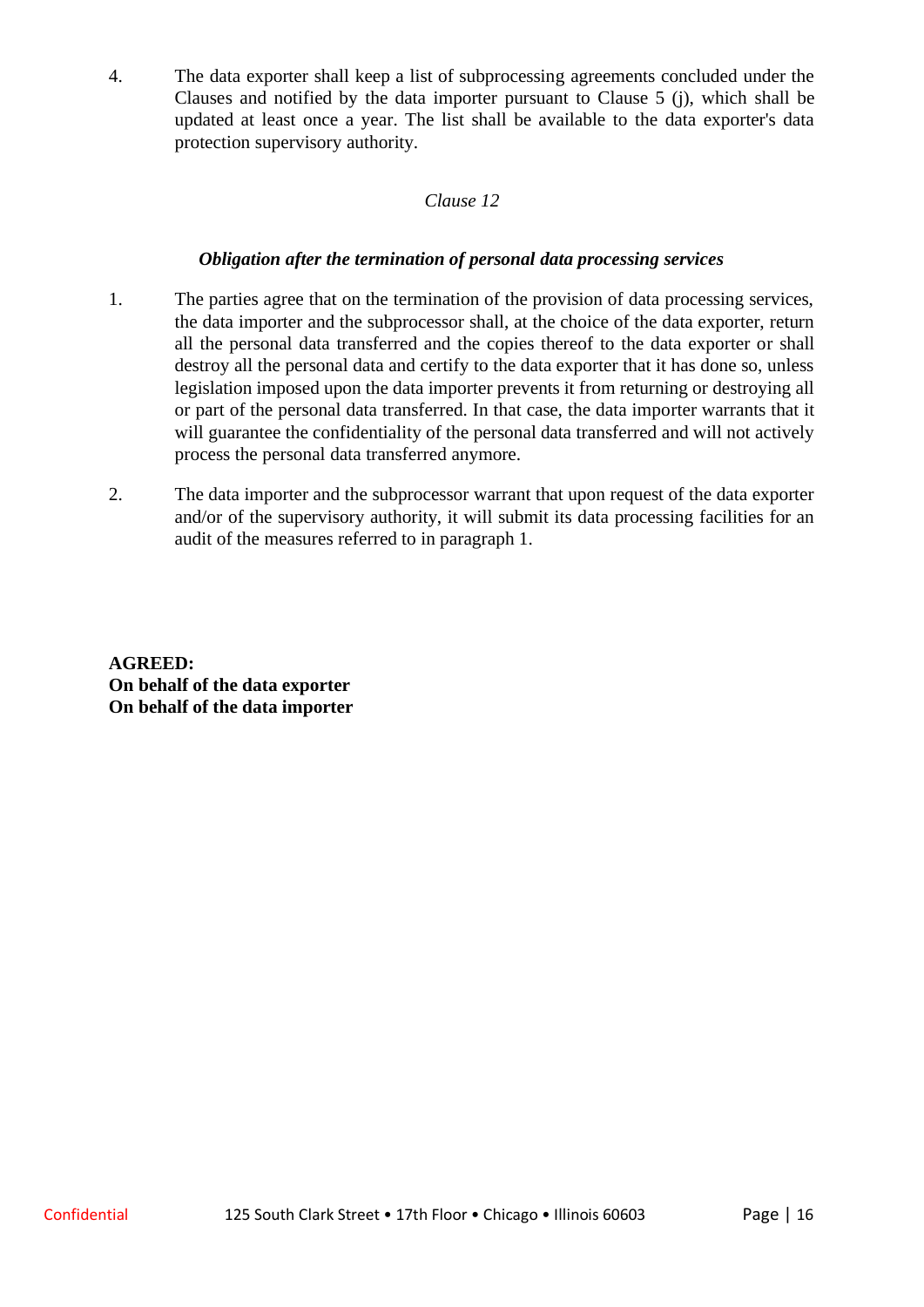# **APPENDIX 1 TO THE STANDARD CONTRACTUAL CLAUSES**

This Appendix forms part of the Clauses.

The Member States may complete or specify, according to their national procedures, any additional necessary information to be contained in this Appendix.

#### **Data exporter**

The data exporter is (please specify briefly your activities relevant to the transfer):

Data exporter is the legal entity that has executed the Data Processing Addendum based on the Standard Contractual Clauses as a Data Exporter established within the European Economic area and Switzerland that have purchased the Service on the basis of one or more Agreements or work orders.

#### **Data importer**

The data importer is (please specify briefly activities relevant to the transfer):

Data importer, QuickLaunch, LLC., is an identity and access management cloud service provider which Processes Personal Data, where such data is Customer Data, upon the instruction of the data exporter in accordance with the terms of the Agreement and the Data Processing Addendum.

## **Data subjects**

The personal data transferred concern the following categories of data subjects (please specify):

Data exporter may submit Personal Data to the Service, the extent of which is determined and controlled by the data exporter in its sole discretion, and which may include, but is not limited to Personal Data relating to the following categories of data subjects:

- Customers, business partners, and vendors of the data exporter (who are natural persons)
- Employees or contact persons of data exporter customers, business partners, and vendors
- Employees, agents, advisors, contractors, or any user authorized by the data exporter to use the Service (who are natural persons)

#### **Categories of data**

The Personal Data transferred concern the following categories of data (please specify):

Data exporter may submit Personal Data to the Service, the extent of which is determined and controlled by the data exporter in its sole discretion, and which may include, but is not limited to the following categories of personal data:

- First and last name
- Business contact information (company, email, phone, physical business address)
- Personal contact information (email, cell phone)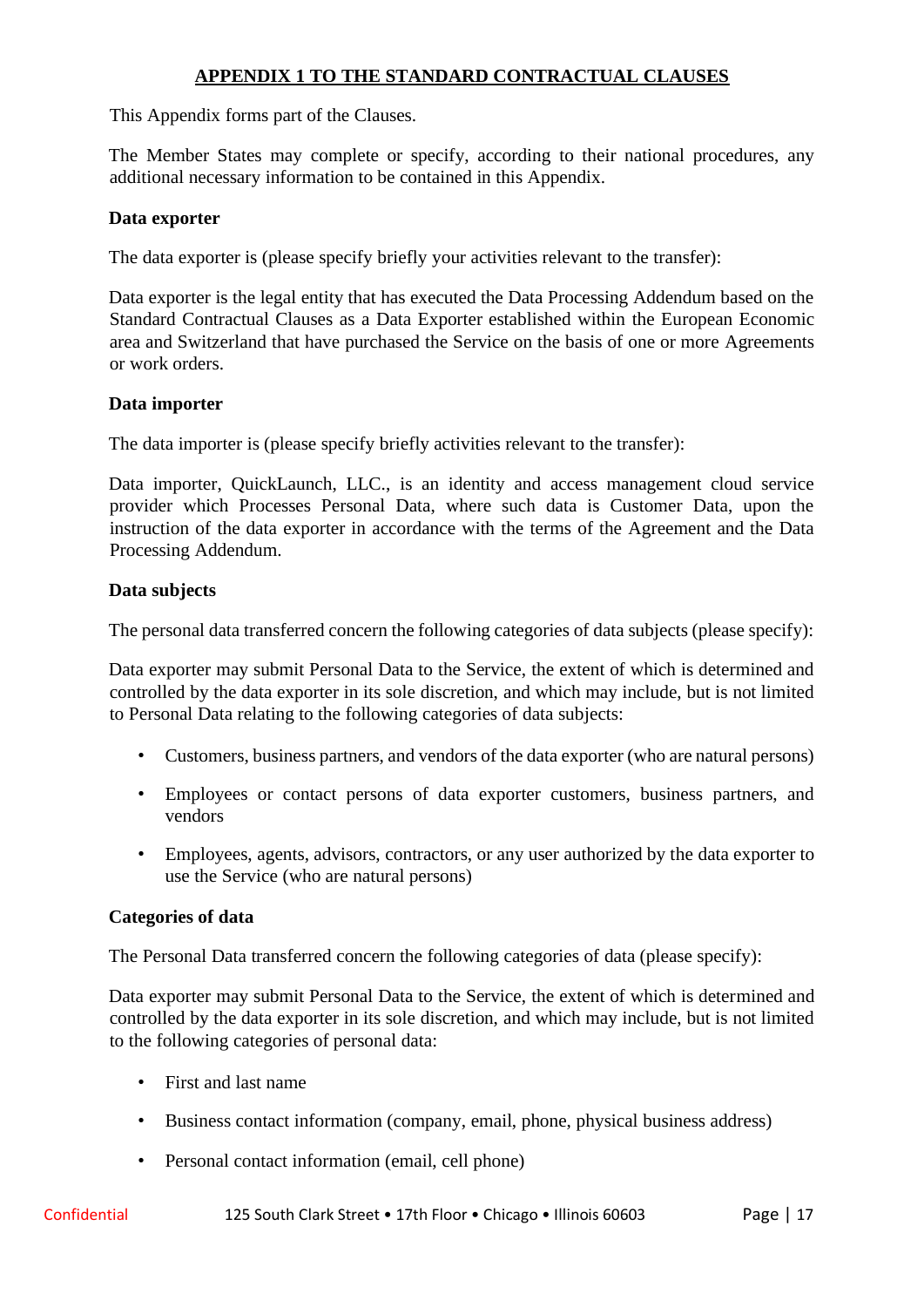- Title
- Position
- Employer
- ID data
- Professional life data
- Personal life data (in the form of security questions and answers)
- Connection data
- Localization data

## **Special categories of data (if appropriate)**

The Personal Data transferred concern the following special categories of data (please specify):

Data exporter may submit special categories of data to the Service, the extent of which is determined and controlled by the data exporter in its sole discretion, and which may include Personal Data concerning health information.

#### **Processing operations**

The Personal Data transferred will be subject to the following basic processing activities (please specify):

The objective of Processing of Personal Data by the data importer is the performance of the Service pursuant to the Master Subscription Agreement.